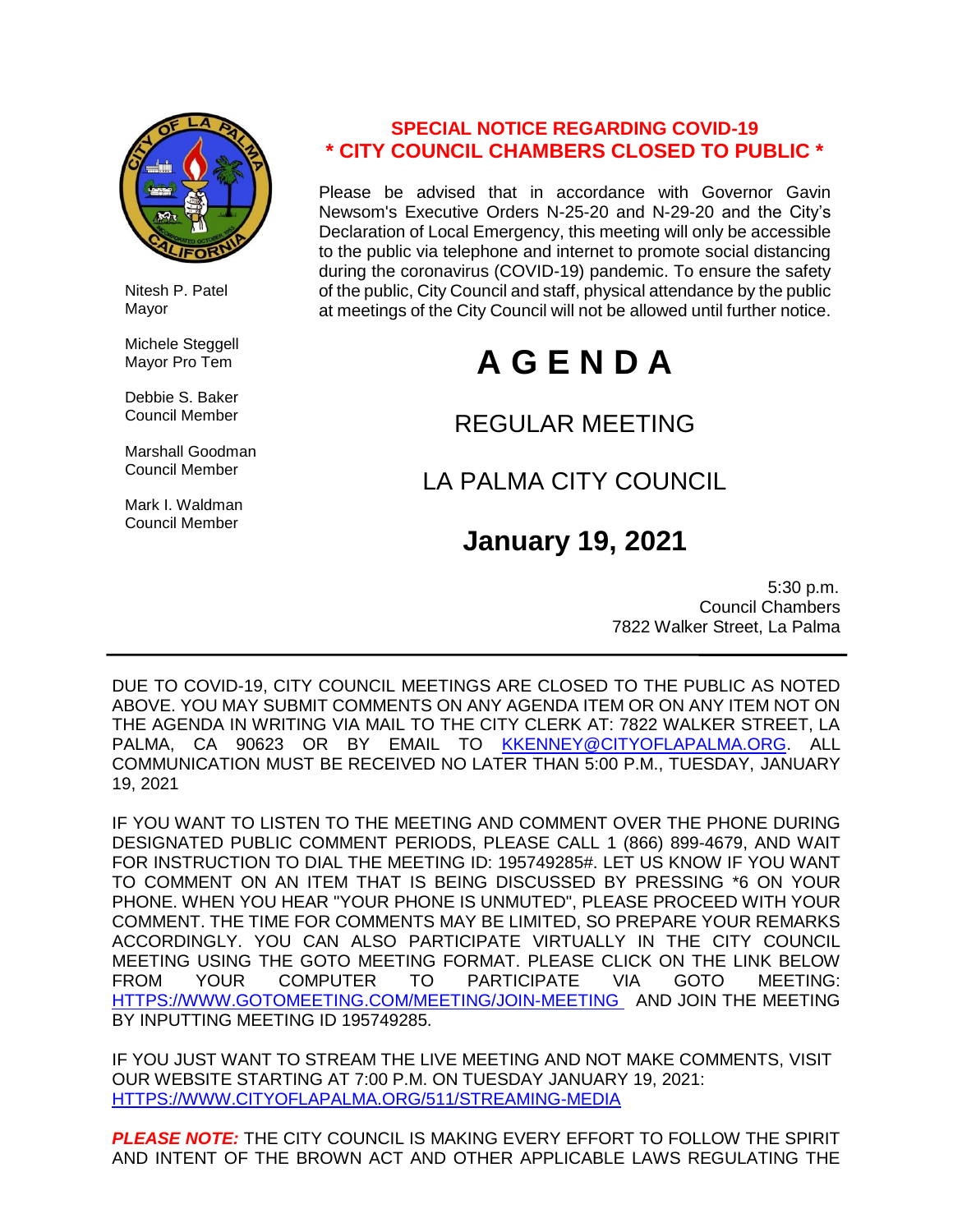CONDUCT OF PUBLIC MEETINGS, IN ORDER TO MAXIMIZE TRANSPARENCY AND PUBLIC ACCESS. IT WOULD BE APPRECIATED IF COMMUNICATIONS OF PUBLIC COMMENTS RELATED TO ITEMS ON THE AGENDA, OR ITEMS NOT ON THE AGENDA, ARE PROVIDED PRIOR TO THE COMMENCEMENT OF THE MEETING.

#### CALL TO ORDER

#### SPECIAL SESSION

#### SS-1. *[Interview Applicants for Development and Circulation Committee](https://www.cityoflapalma.org/DocumentCenter/View/10681/Item-SS-1_DCC-Interviews) Vacancies*

Recommendation that the City Council take the following actions:

- a) Interview the following candidates for the Development and Circulation Committee:
	- 1. Henry Lee
	- 2. Kris Moskowitz
	- 3. Manish Jethvani
	- 4. Sergio Alvarez
	- 5. Greg Sambrano
	- 6. James Vaughn
	- 7. Rodi Almendralo
- b) Appoint four candidates to fill the current Development and Circulation Committee Vacancies.

| PLEDGE OF ALLEGIANCE:<br>Council Member Goodman |
|-------------------------------------------------|
|-------------------------------------------------|

INVOCATION: Father Binh Nguyen, St. Irenaeus Council Member Baker

ROLL CALL: COUNCIL CALL: Council and Commission Members

#### PRESENTATIONS

1. [Proclamation in Recognition of Korean-American Day](https://www.cityoflapalma.org/DocumentCenter/View/10690/Korean-American-Day-011321)

ORAL COMMUNICATIONS (Time Limit: 5 Minutes Each)

Time has been reserved at this point in the Agenda for persons wishing to speak on any item that is not listed on the Agenda. By law, the City Council and Successor Agency are prohibited from taking action on such oral comments. The matter will be automatically referred to staff for appropriate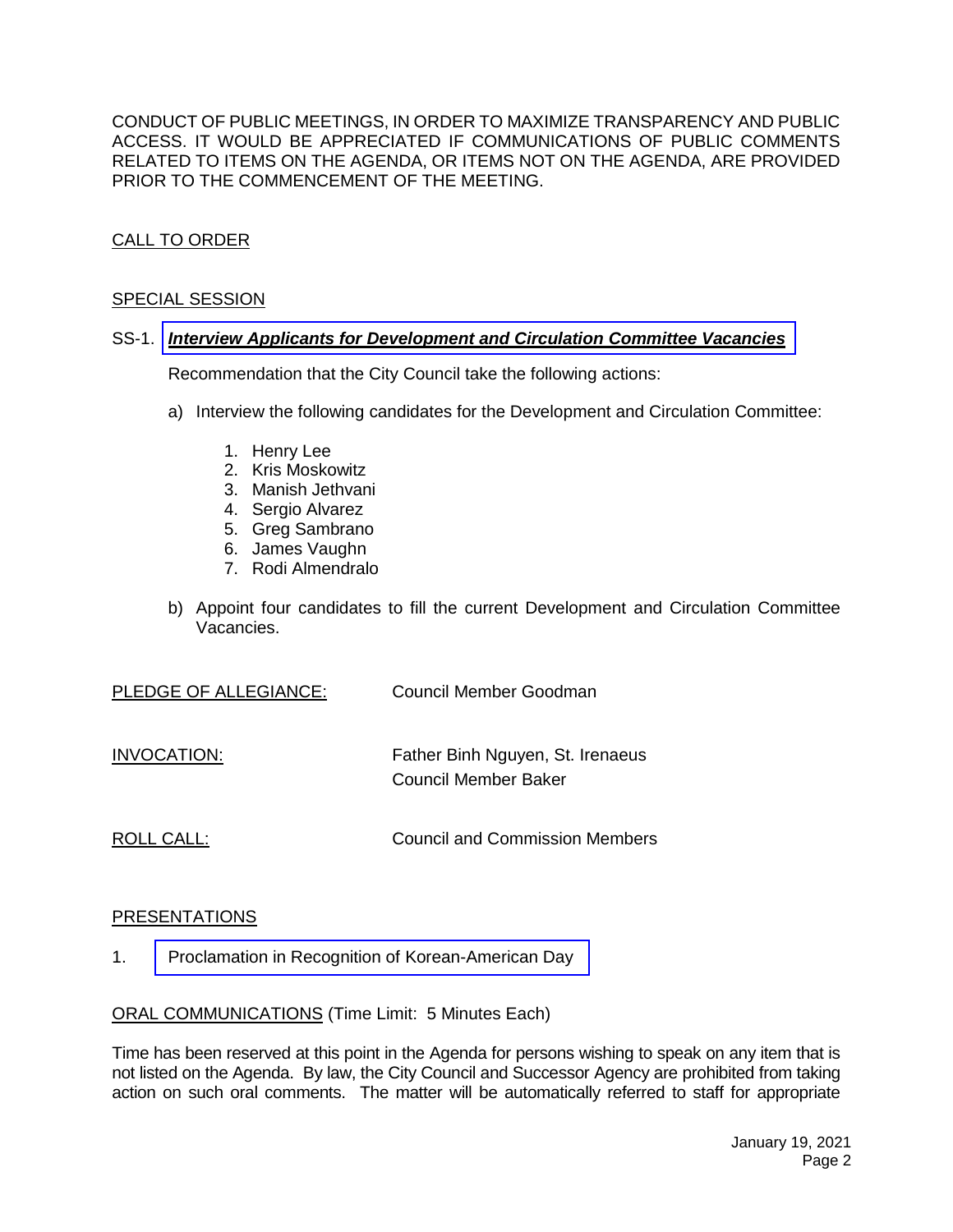response or action or will be placed on the Agenda of a future meeting. Matters listed on the Agenda may be addressed either at this time or at the time they are before the City Council for discussion.

#### RECESS CITY COUNCIL AND CONVENE AS

### **SUCCESSOR AGENCY TO THE DISSOLVED COMMUNITY DEVELOPMENT COMMISSION OF THE CITY OF LA PALMA**

*The City Council will now recess and convene as the Successor Agency to the Dissolved Community Development Commission of the City of La Palma. Members of the La Palma City Council receive no compensation or stipend as a result of convening or participating in either the Successor Agency or otherwise as serving as members of the Successor Agency.*

#### CONSENT CALENDAR (2 Items)

All matters listed under Consent Calendar will be acted upon by one motion affirming the action recommended on the Agenda. There will be no separate discussion on these items prior to voting unless members of the Successor Agency, Staff, or the public request that specific items be removed from the Consent Calendar for separate action. Any member of the public who wishes to discuss a Consent Calendar item should come forward to the microphone and, upon recognition by the Chair, state his or her name, address, and the item number.

#### A. *Approval of [Successor](https://www.cityoflapalma.org/DocumentCenter/View/10679/Item-A_SA-Minutes-120820) Agency Minutes*

Recommendation that the Successor Agency approve the Minutes of the December 8, 2020, Regular Meeting of the Successor Agency.

#### B. *Successor Agency [Register of Demands](https://www.cityoflapalma.org/DocumentCenter/View/10680/Item-B_SA-Warrants-WEB)*

Recommendation that the Successor Agency adopt a Resolution approving the Register of Demands for December 15, 2020, and January 19, 2021.

#### PUBLIC HEARINGS

None Scheduled.

#### REGULAR ITEMS

None Scheduled.

#### ADJOURN THE SUCCESSOR AGENCY AND RECONVENE

### **CITY COUNCIL**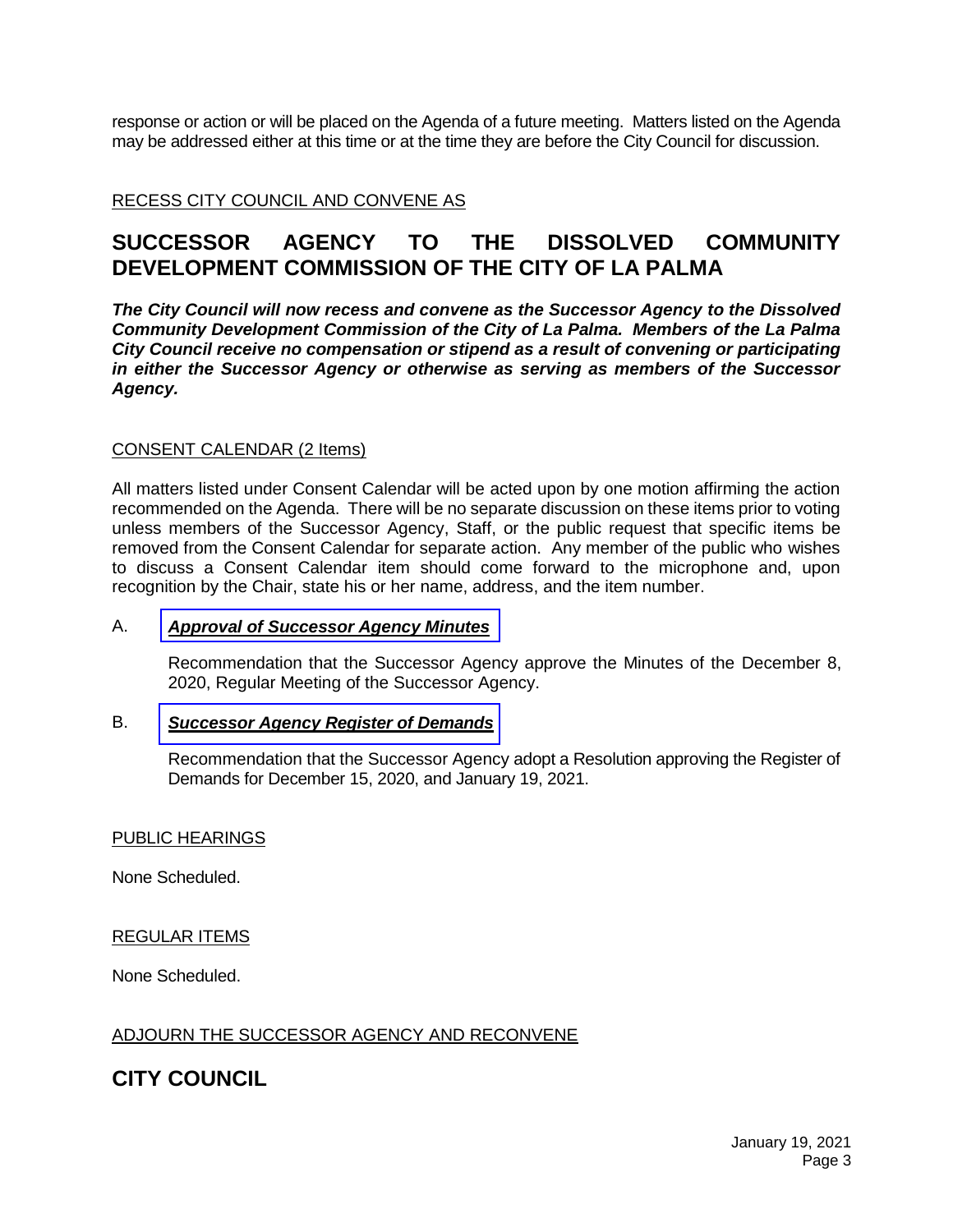#### CONSENT CALENDAR (6 Items)

All matters listed under Consent Calendar will be acted upon by one motion affirming the action recommended on the Agenda. There will be no separate discussion on these items prior to voting unless members of the City Council, Staff, or the public request that specific items be removed from the Consent Calendar for separate action. Any member of the public who wishes to discuss a Consent Calendar item should come forward to the microphone and, upon recognition by the Mayor, state his or her name, address, and the item number.

#### 1. *[Waive the Reading of All Ordinances](https://www.cityoflapalma.org/DocumentCenter/View/10682/Item-1_Waive-Reading-of-Ordinances)*

Recommendation that the City Council waive the reading of all Ordinances in their entirety and read by title only.

#### 2. *[Approval of Council Minutes](https://www.cityoflapalma.org/DocumentCenter/View/10683/Item-2_City-Council-Minutes)*

Recommendation that the City Council approved the Minutes of the December 8, 2020, Regular Meeting of the City Council.

#### 3. *[Approval of Register of Demands](https://www.cityoflapalma.org/DocumentCenter/View/10684/Item-3_-CC-Warrants-WEB)*

Recommendation that the City Council adopt a Resolution approving the Register of Demands for December 15, 2020, and January 4 and 19, 2021.

#### 4. *[Destruction of Obsolete Departmental Records](https://www.cityoflapalma.org/DocumentCenter/View/10685/Item-4_Records-Destruction-2021)*

Recommendation that the City Council adopt a Resolution authorizing the destruction of obsolete records pursuant to the California Government Code Section 34090.

#### 5. *[Resolution Amending the date of the City Council's Regular Meetings](https://www.cityoflapalma.org/DocumentCenter/View/10686/Item-5_Reso-to-Modify-CC-Mtg-Schedule)*

Recommendation that the City Council adopt a Resolution amending the City's Council's Regular Meeting Schedule.

#### 6. *[COVID-19 Update/Implications for Upcoming City Events](https://www.cityoflapalma.org/DocumentCenter/View/10687/Item-6_COVID-19-Update-1-19-21)*

Recommendation that the City Council receive and file the report.

#### PUBLIC HEARINGS

None Scheduled.

#### REGULAR ITEMS (4 Items)

#### 7. *Appointments to the Community Activities and [Beautification \(CAB\)](https://www.cityoflapalma.org/DocumentCenter/View/10688/Item-7_CAB-Citizen-Committee-Appts) Citizen Committee*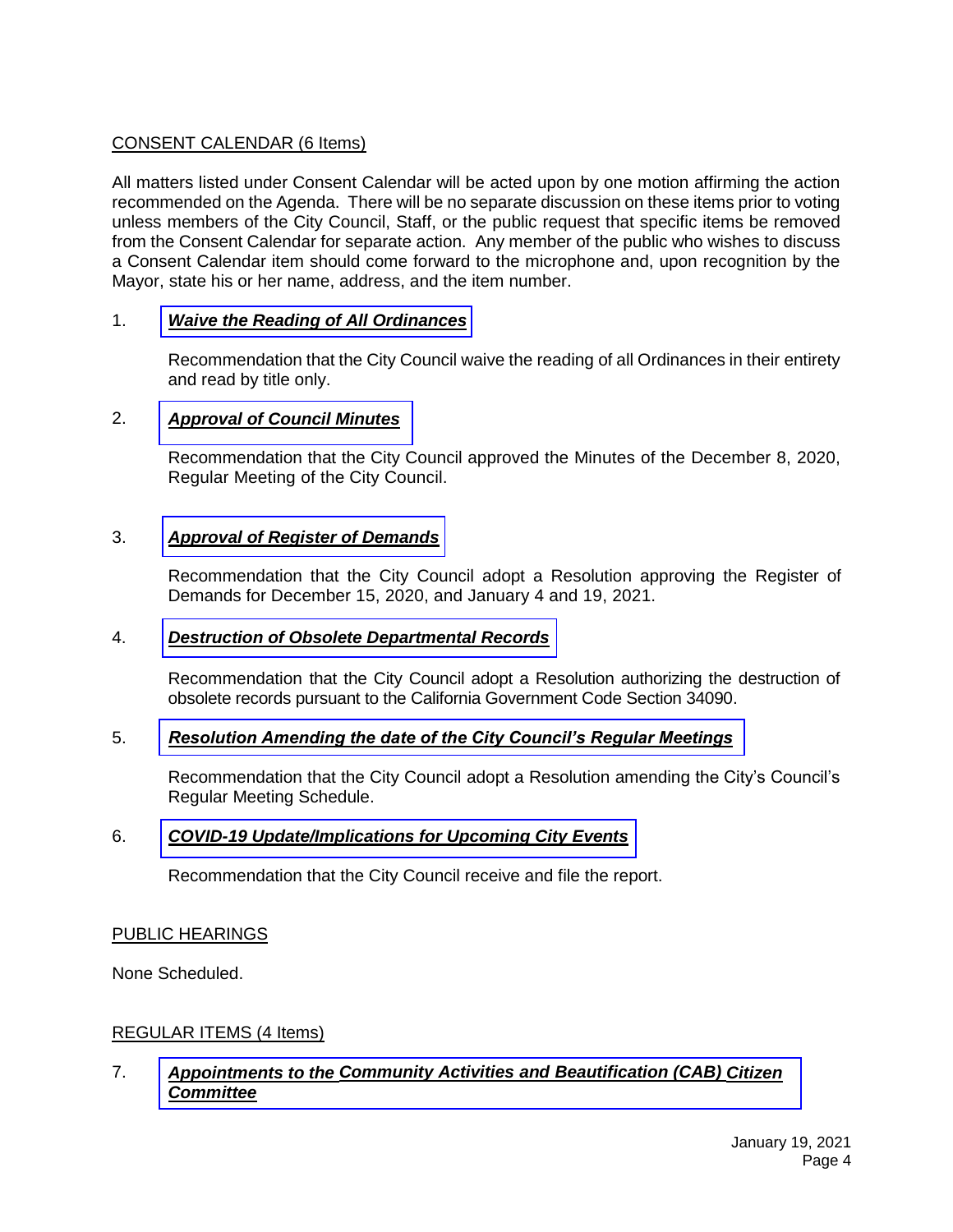Recommendation that the City Council appoint Kyoko Dodson and Irene Hesse to the Community Activities and Beautification (CAB) Committee with four-year terms expiring December 31, 2024.

#### 8. *[Appointments to External Committees and Internal Subcommittees](https://www.cityoflapalma.org/DocumentCenter/View/10676/Item-8_Committee-Appointments-2021)*

Recommendation that the City Council discuss the External Committee and Internal Committee appointments pursuant to revised Council Policy 1 – City Council Norms and appoint Representatives and Alternates, where appropriate, to the various External and Internal Committees.

#### 9. *[Additional Small Business Assistance](https://www.cityoflapalma.org/DocumentCenter/View/10677/Item-9_Small-Business-Grant-Funding)*

Recommendation that the City Council accept funds allocated by the County of Orange in the amount of \$50,000 for small business assistance and retroactively authorize the City Manager to execute any and all related documents.

#### 10. *[Update City Council Policy and 2021 Legislative Platform](https://www.cityoflapalma.org/DocumentCenter/View/10678/Item-10_Council-Policy-Update-and-2021-Legislative-Platform)*

Recommendation that the City Council take the following actions:

- a) Adopt amended City Council Policy 2: Legislative Advocacy and Official City Positions; and,
- b) Adopt the City of La Palma's 2021 State and Federal Legislative Platform

#### COUNCILMEMBER AB1234 REPORTS, REPORTS FROM CITY-AFFILIATED COMMITTEES, AND COUNCIL REMARKS

#### CITY MANAGER REMARKS

#### CITY ATTORNEY REMARKS

ADJOURNMENT